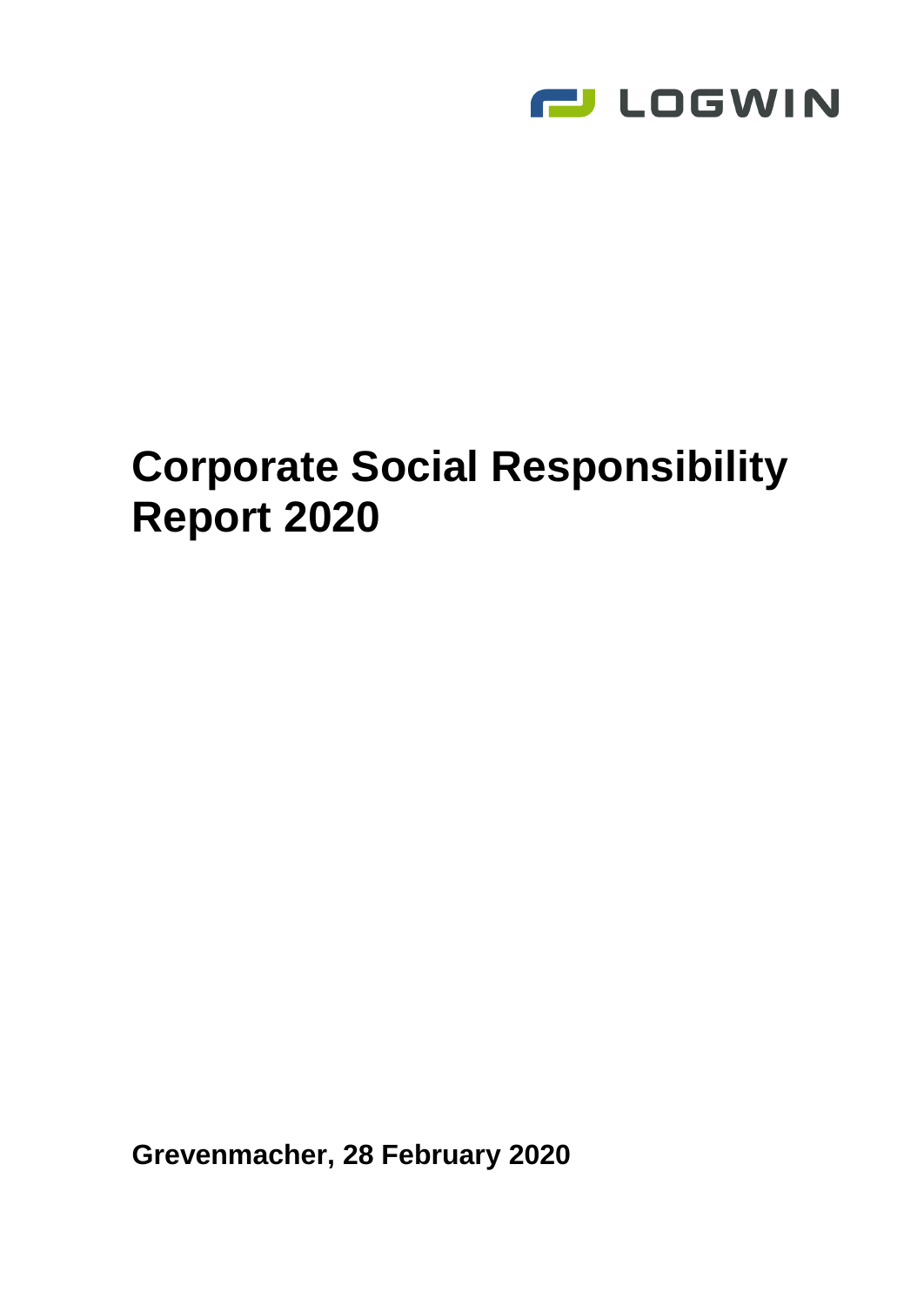

#### Foreword from the Board of Directors and the Executive Committee

In taking responsibility, our business activities focus on three levels: economic value creation combined with social and ecological responsibility. Harmonising these three levels is the basis for the sustainable success of our business and is the embodiment of our corporate social responsibility.

The following presents our wide-ranging activities in corporate social responsibility and makes clear that it essentially comes down to the actions of each and everyone of us. We therefore count on the cooperation and engagement of our staff worldwide. We also involve our customers and suppliers. Sustainable change will be possible only when we all work together to achieve it.

Board of Directors and Executive Committee

 $\iota$ 

Dr. Antonius Wagner

Dr. Michael Kemmer

mig **Thomas** Eisen

Axel Steiner

**Sebastian Esser** 

Philippe Prussen

Hauke Müller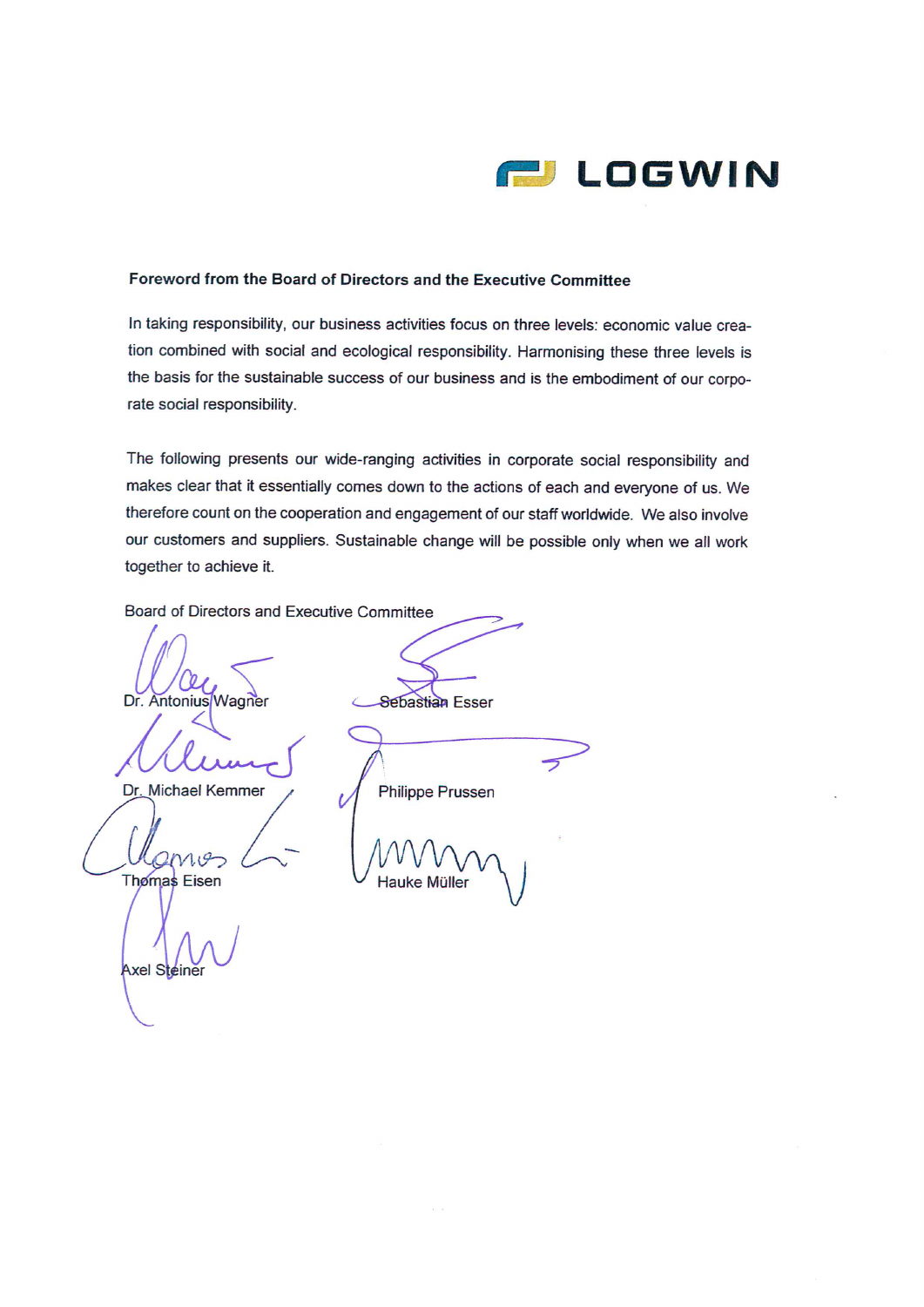

### **About us**

Logwin AG, with headquarters in Grevenmacher (Luxembourg), is a logistics provider operating worldwide and employing more than 4,300 staff in around 190 locations in 36 countries. Logwin AG is listed on the [Prime Standard](https://de.wikipedia.org/wiki/Prime_Standard) Frankfurt Stock Exchange and combines logistics services in the two business segments Solutions and Air + Ocean.



On 31 December 2019, the number of employees had reduced by 60 staff members compared to the end of 2018. This reduction is primarily due to branch closures and personnel measures in various operative sites in the Solutions business segment.

|                      | 2019  | 2018  | Overall change |
|----------------------|-------|-------|----------------|
| Logwin Group         | 4.330 | 4.390 | -60            |
| of which Air + Ocean | 2.830 | 2.795 | 35             |
| of which Solutions   | 1.293 | 1,403 | -110           |

**Solutions** predominantly offers customers tailored contract logistics solutions. The segment delivers branch-specific transport and logistics services especially to companies in the industrial engineering sector, in the automotive, chemical, electronics and high-tech industries, as well as in fashion and retail.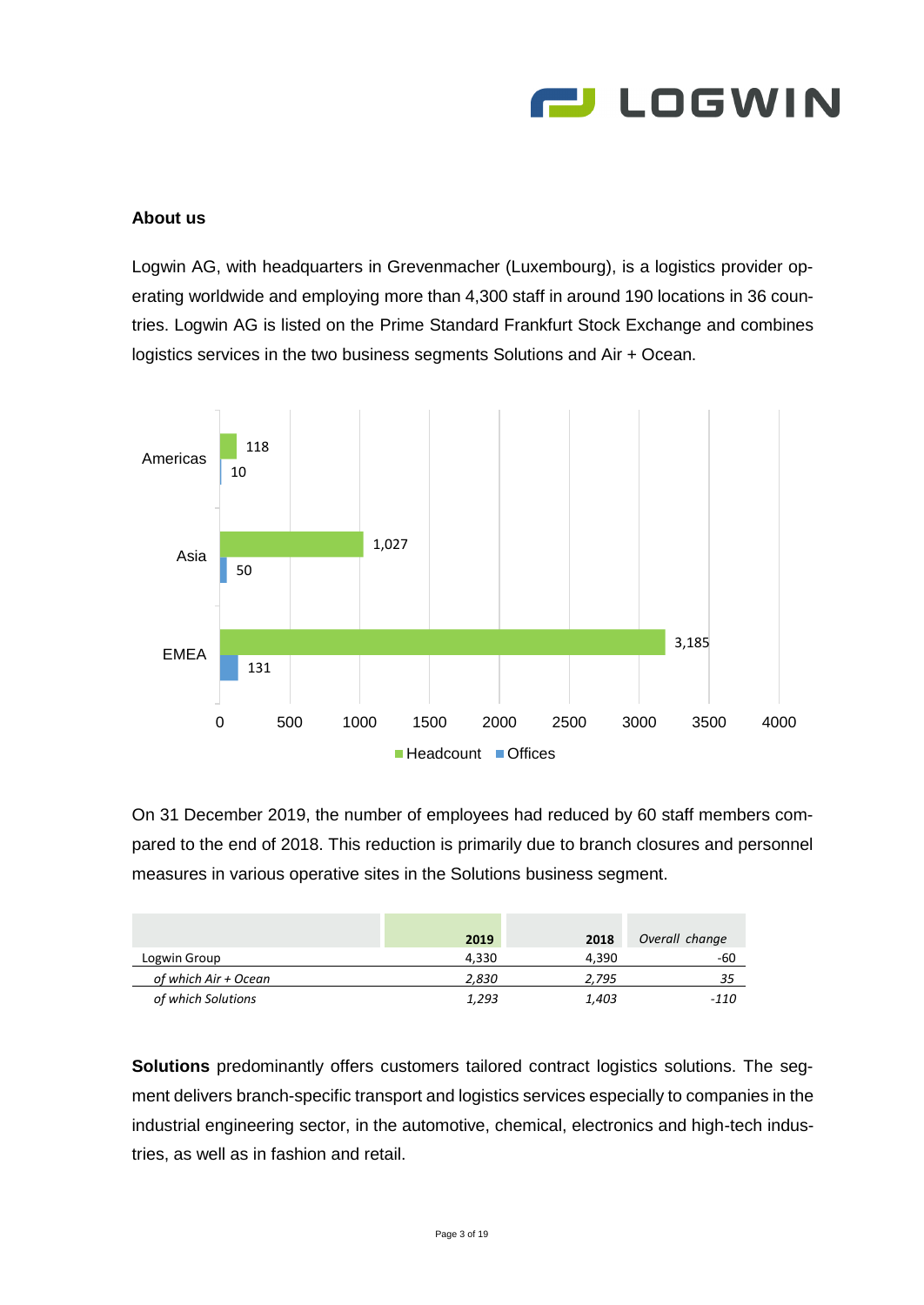

**Air + Ocean** manages international shipments by air and sea freight, as well as associated value-added logistics services. These services are based on a strong global network of subsidiaries, as well as close cooperation with partner firms founded on a powerful, globally standardised IT system.

The Logwin Group meets customer-specific needs by combining logistics services in the market segments Air + Ocean and Solutions, and manages logistic chains between suppliers and recipients in part or as a full service depending on needs. On behalf of customers, the Logwin Group undertakes supply chain management, warehousing, value added services and transport via road and rail, as well as by air or sea freight. A global IT system is the basis for standardised processes worldwide and easy customer connectivity, and ensures that the constantly increasing expectations for quality, safety and compliance are met.

In 2019, turnover of the Logwin Group was, at EUR 1,130.3 million, slightly lower than the previous year, partly due to declining freight rates and decreasing volumes on the different modes of transport.

|                      | in million EUR | 2019    | 2018    | Overall change |
|----------------------|----------------|---------|---------|----------------|
| Logwin Group         |                | 1,130.3 | 1.149.6 | $-19.3$        |
| of which Air + Ocean |                | 753.5   | 778.8   | $-25.3$        |
| of which Solutions   |                | 376.8   | 371.3   | 5.5            |

A significant proportion of the costs incurred in generating revenue was allotted to services and personnel costs from third parties. There is only very limited potential for the Logwin Group to influence the type of service provided by our suppliers, in particular in the international transport business. We therefore focus our corporate social responsibility activities, alongside our compliance to legal requirements, on areas where we have direct control: employee issues, social engagement and, to the extent that we can exert influence, environmental protection.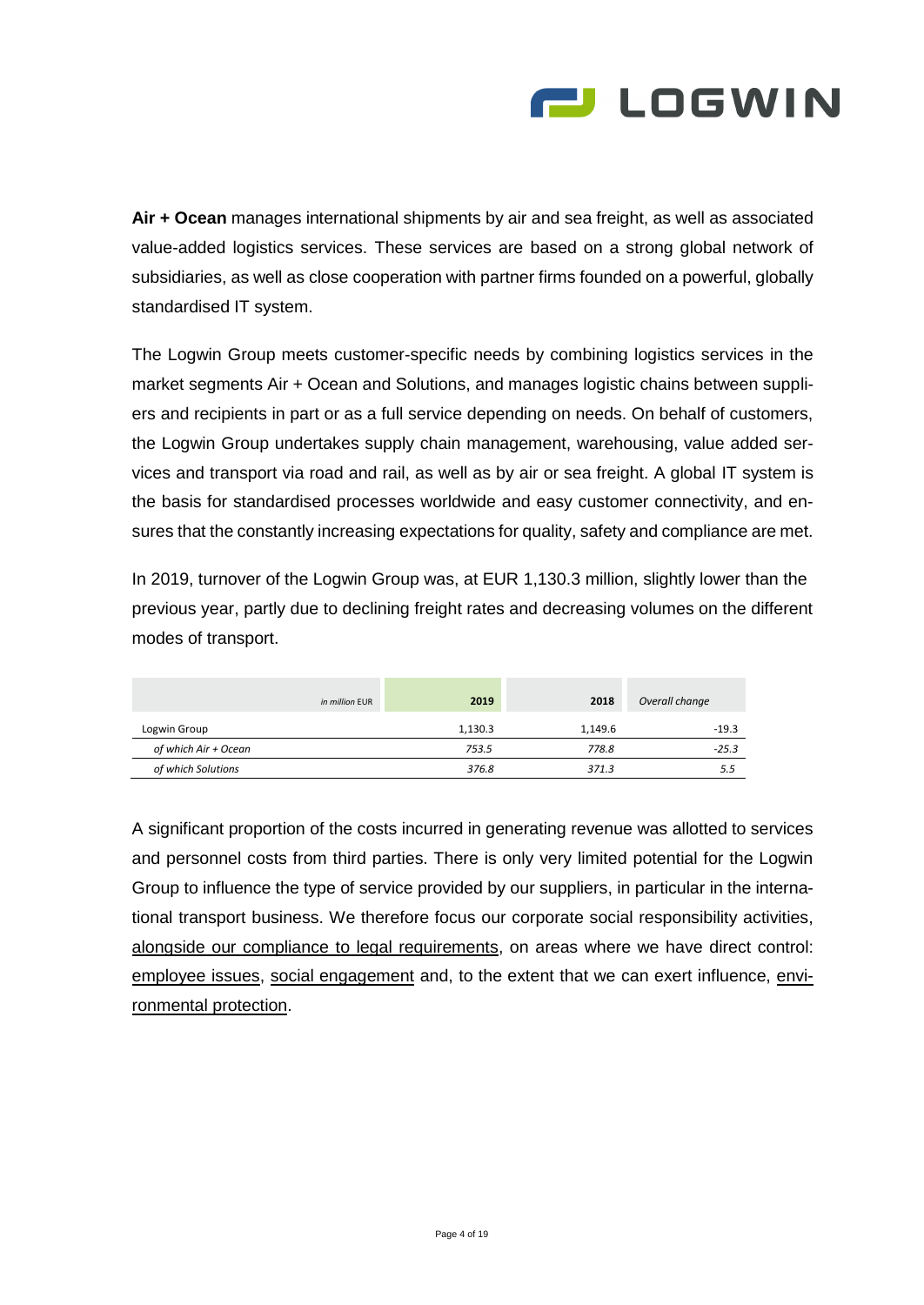



#### **Acting responsibly as a basic management approach**

The Board of Directors and the Executive Committee are committed to setting high quality standards and establishing consistently safe logistics processes and transport chains. Sustainability is fundamental for our long-term business success. We therefore combine economic value creation with ecological and social responsibility. If we as an organisation are successful in addressing these three areas, we will achieve our own expectations of acting and being perceived globally as a good corporate citizen.

In our Corporate Governance Charter, we describe what we understand as good and responsible business management. The Executive Committee is responsible for its implementation. This includes focussing the business on corporate social responsibility.

It is our belief that integrity and responsible behaviour should determine the actions of all employees in the Logwin Group. Acting according to legal requirements is a constant in our business activities and vital for securing company success. Our highest priority is to uphold the trust our shareholders, customers and business partners, as well as the public, have in us to act in this way on a daily basis.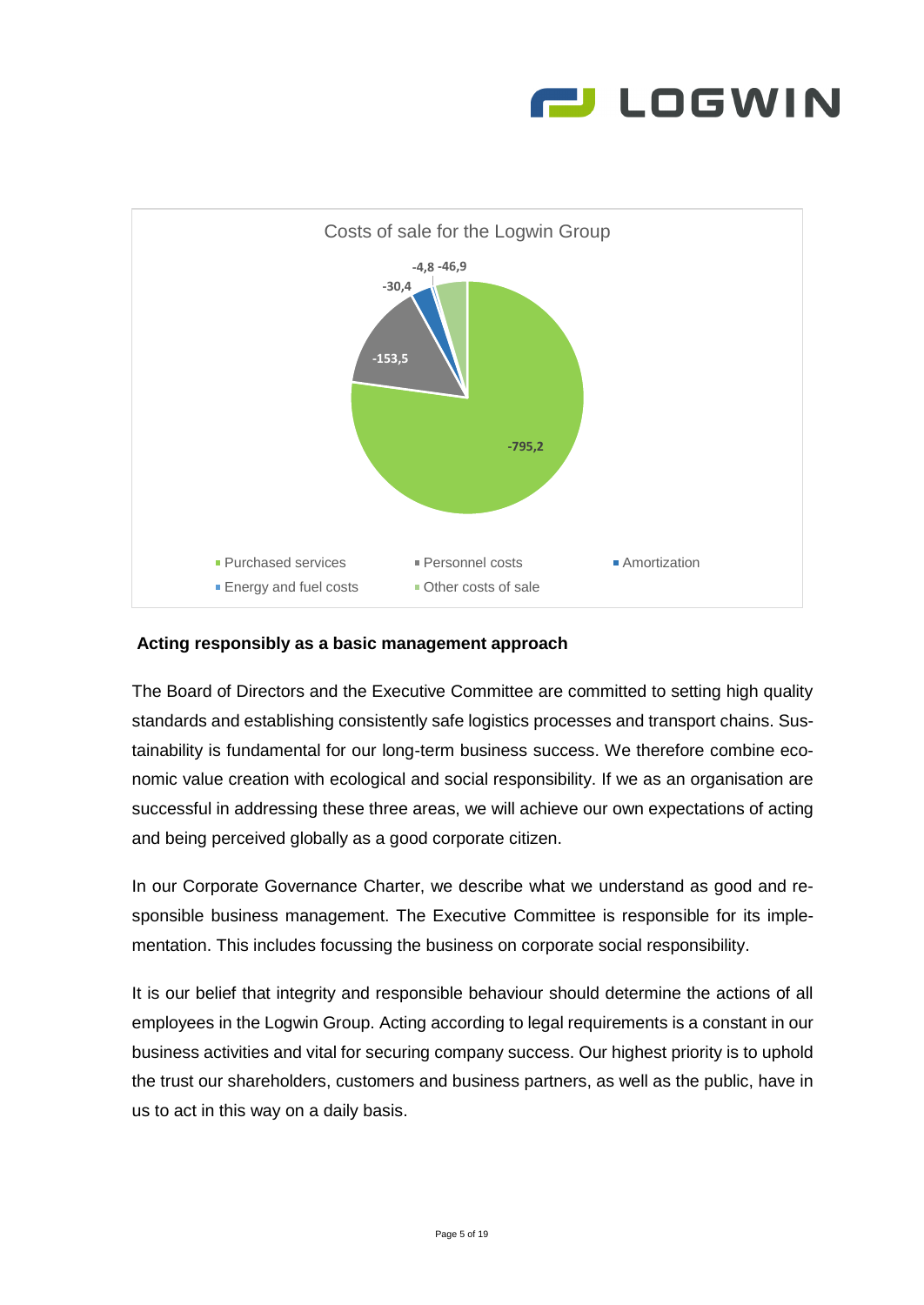

The challenges and risks associated with the above are covered by a compliance management system established by Logwin AG. The compliance management system helps the Administrative Board, the Executive Committee and the Management of Group companies to manage the Group.

Logwin's compliance culture is influenced by the attitudes and actions of the management. It is therefore vital for us to set the "tone from the top", i.e. for the leadership to communicate the mission statement, but above all to practice it. Openness towards customers and compliance to laws and regulations are the basis for the company to develop positively. Logwin's compliance culture is set down in the Code of Conduct. It reflects the basic position of the company and the management on issues of compliance.

The current valid version of the Code of Conduct can be found on the Logwin website. It provides binding rules for employees across the globe ranging from relationships with customers, service providers, business partners, competitors and government agencies, confidentiality of information, and through to the avoidance of nepotism. The Code of Conduct is available in 4 languages.

To enable informed decision-making, Logwin prioritises an organisation that is stable and internationally integrated as well as one that is transparent. This structure allows the constant, global monitoring of data and processes, particularly in the areas of finance and IT.

Quality, security and environmental management are essential elements in the success of our business. To develop these, we have set up the relevant departments and processes. The main goal is to consistently offer our customers the best possible service in terms of reliability and cost-effectiveness thereby building, maintaining and strengthening the trust of our clients. As a basis for this are the responsibilities from corporate social responsibility.

We expect staff to uphold the requirements and legal stipulations for sustainable environmental and climate protection. Logwin uses training courses to develop employees' awareness of their responsibility for quality, safety and the environment. At the same time, Logwin invests continuously in process optimisation.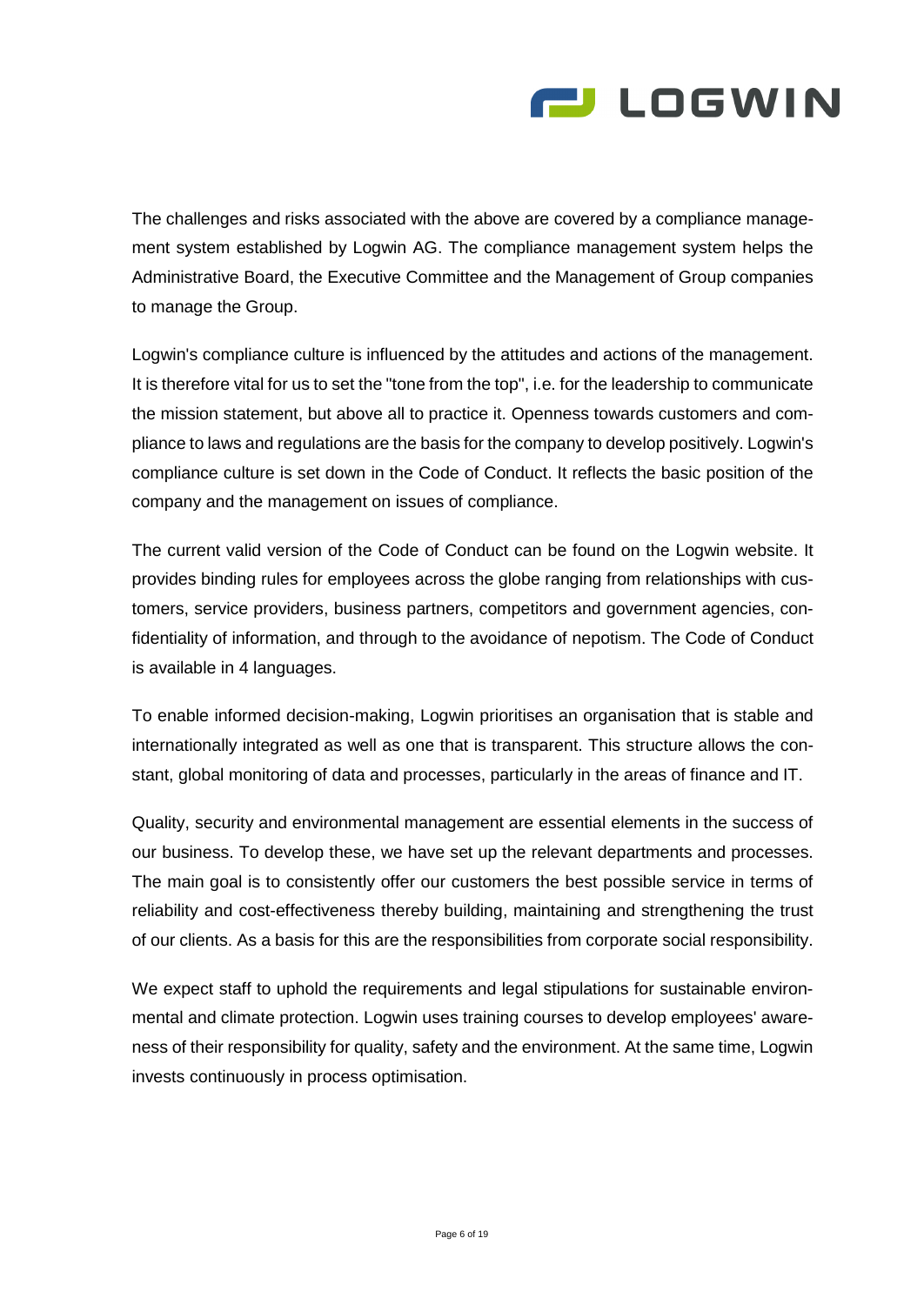

This is evidenced by the many certifications and licenses held by individual subsidiaries:

- DIN EN ISO 9001 (quality management)
- SQAS (safety standards for the chemical industry)
- VDA 6.2 (standards for the automotive industry)
- DIN EN ISO 14001 (environmental management)
- IFS (standards for the food industry)
- AEO (Authorized Economic Operator)
- TAPA certification (specialist protection of high-value goods)
- OHSAS 18001 / ISO 45001 (certified work safety)
- ISO 28000 (supply chain security)

We are committed to continuous improvement in the areas of quality, safety and the environment – in coordination with our customers and suppliers – and to exploiting the constantly developing technological opportunities. In this regard, staff from quality management, process management and internal auditing continuously monitor, on site, the activities and opportunities of subsidiaries.

This CSR Report was transmitted to the United National Global Compact according to Art 68 to (2), with the addition of relevant information concerning management approaches and service indicators of the Global Reporting Initiative (GRI). In its first publication in 2018, the CSR Report was assembled and validated on the basis of numerous meetings and workshops with internal and external specialists from various disciplines. In the current reporting year of 2019, the insights previously gained from a survey distributed throughout the company have been verified and updated. The CSR Report has been discussed and agreed in detail by the Administrative Board and the Executive Committee with the help of a materiality analysis according to Art. 68 to (2), paragraph 1. The CSR Report will be published on the company website.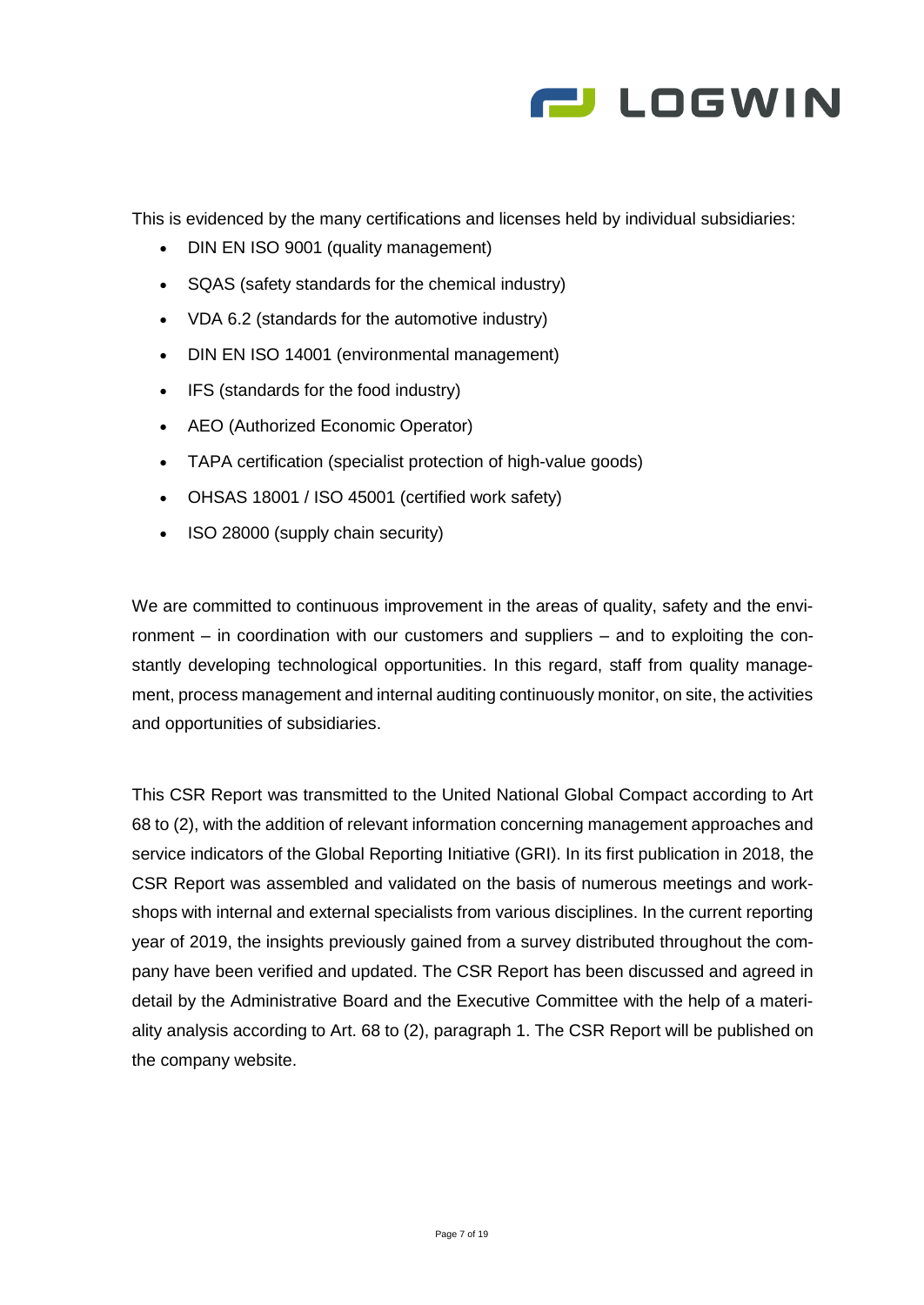

#### **Employee Issues/Health**

Worldwide at Logwin, we rely on employees who are committed, skilled and who act responsibly. To enable the company to operate sustainably and successfully over the long term, we aim to give our staff a working environment that motivates and is socially appropriate. This requires an open and respectful way of working together. The Logwin Code of Conduct has long existed as a core guiding principle in this respect.

The Code of Conduct is freely available on our website and is also included in the employment contracts of our staff. Information and training events concerning the Code of Conduct take place regularly. A specialised online training course has been developed for managers and sales staff. As of today, more than 700 staff have successfully completed this course. We expect all staff to adhere fully to the rules of the Code of Conduct. Violations of the Code of Conduct will be rigorously sanctioned by the company.

All staff can be confident that national and local laws are complied with upon their employment. Staff always have the right, in the case of inappropriate treatment, to complain to the respective management, the central HR department, or the Chief Compliance Officer.

Our company tolerates no form of discrimination whether based on age, disability, origin, ethnicity, sex, sexual orientation, religion, political views or trade union activity. This is not only embedded in the Logwin Code of Conduct: management and staff are continually trained at Logwin to react appropriately and unambiguously in crisis situations. In the reporting period, the Administrative Board and the Executive Committee were not informed of, and did not become aware of any cases of discrimination.

Our anti-discriminatory principle is also reflected in the composition of our staff regarding sex and age.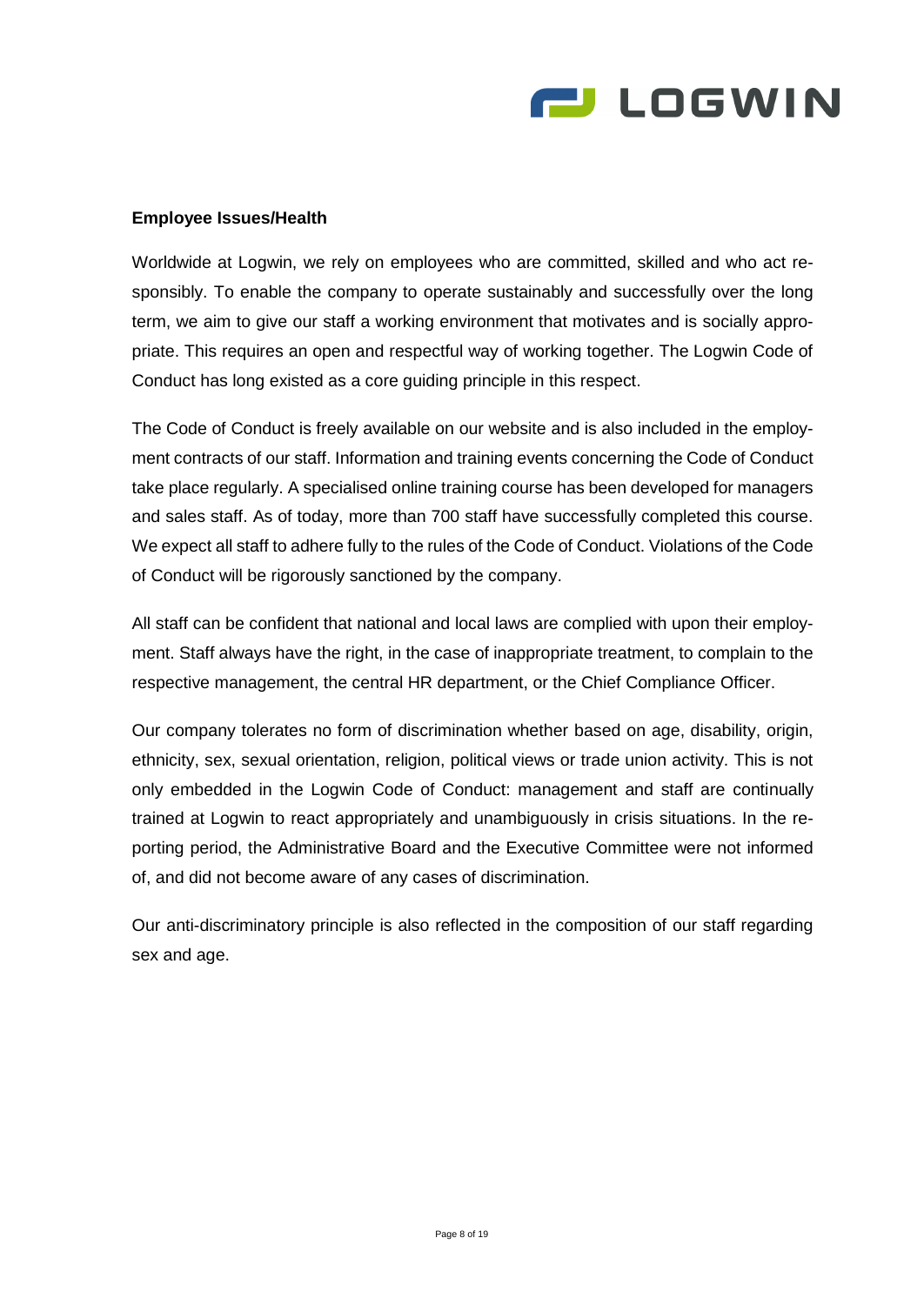



On 31 December 2019, Logwin employed 2,028 female and 2,302 male staff members.



For Logwin, workplace health and safety play a vital role. It includes upholding working time and safety regulations, as well as maintaining and promoting the health of individuals. This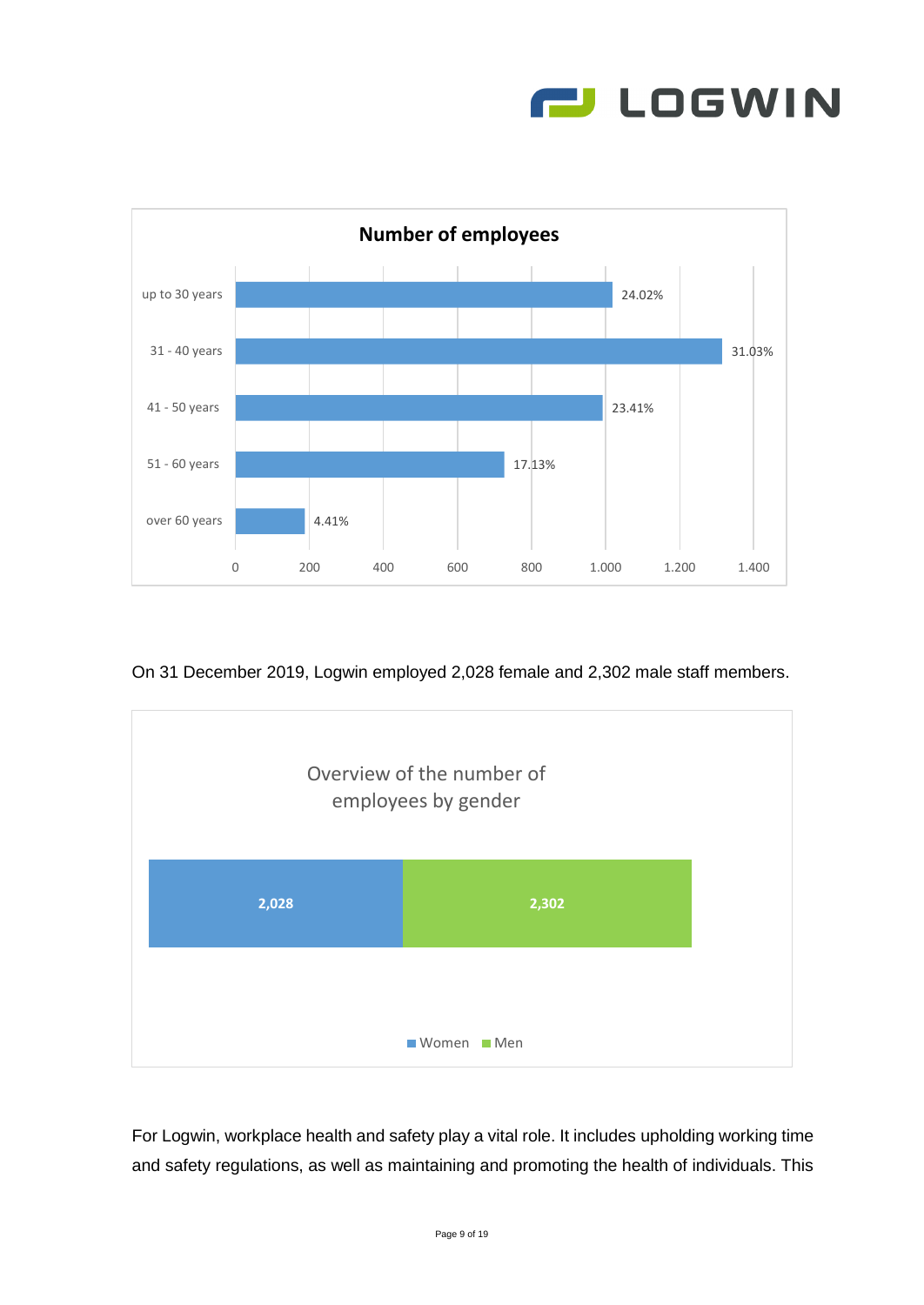

is carried out continually through internal review, the QSE department and internal auditing process management. Results are given to the relevant management and collective measures for further optimisation are set down.

The goal at Logwin is also to prevent accidents, physical and psychological sick leave and workplace illnesses. We guard against incidents by providing staff with instruction, as well as regularly inspecting and maintaining tools and equipment. If necessary, financial means and the associated investments are provided to eliminate possible sources of danger. Concerning workplace accidents, appropriate reporting is carried out and statistics generated. Due to the increased risks at sites with commercial staff, we especially analyse Logwin's logistics branches in Germany, Austria and Poland.



To prevent accidents, we provide training in health and safety management to increase awareness and to support individuals on maintaining health.

Staff can acquire additional qualifications that exceed the above training in health and safety.

Our development programme "Logwin Elements", for both trainees and experienced staff, offers diverse opportunities for further training, from internal courses through to programmes for junior and management staff. We also actively promote global personnel exchange within Logwin. A fundamental tool for developing targeted measures is the annual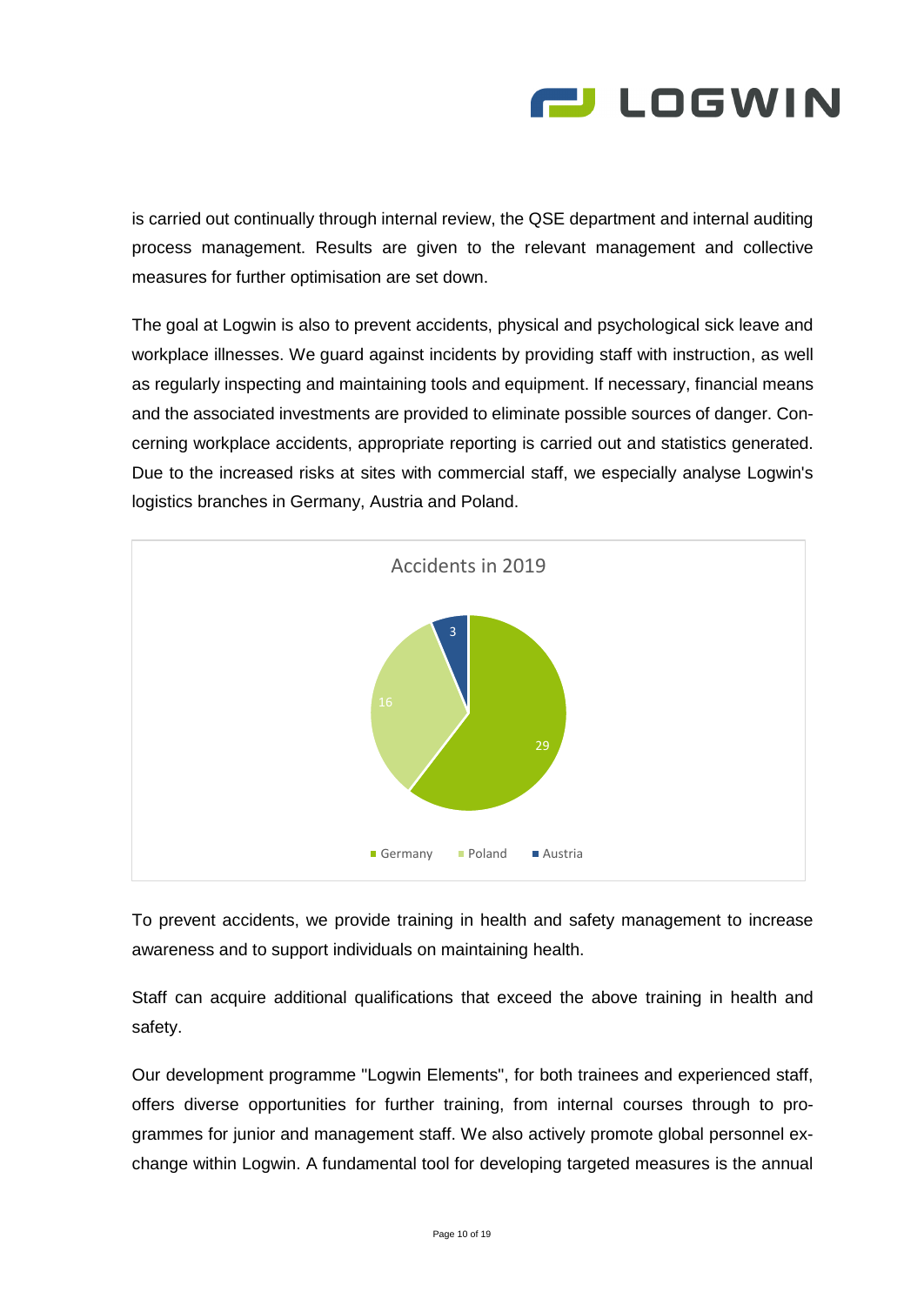

staff appraisal in which strengths, weaknesses and development opportunities are systematically discussed and agreed. A further component of the development programme is the long-running International Training Programme, in which each year we train selected young professionals for additional responsibilities. In the financial year 2019, the Logwin Group invested EUR 987k in development opportunities for its staff.

An additional focus is on a dual system of company-based training. In a customer-focused and competitive field, it is essential to train and support young talent within the organisation. We therefore focus on increasing the number of trainees thereby also making a positive contribution to the community.



We regularly review the development of our personnel: alongside training, we ensure that pay throughout the world is in line with the market and is socially adequate. We regularly review salary levels and developments in the different countries in which we are active. This is key if we are to continue to ensure highly motivated staff and employee retention.

An important indicator for us in this regard is the rate of staff turnover. This is especially important given that our customer relationships benefit from, and even depend on, personnel consistency.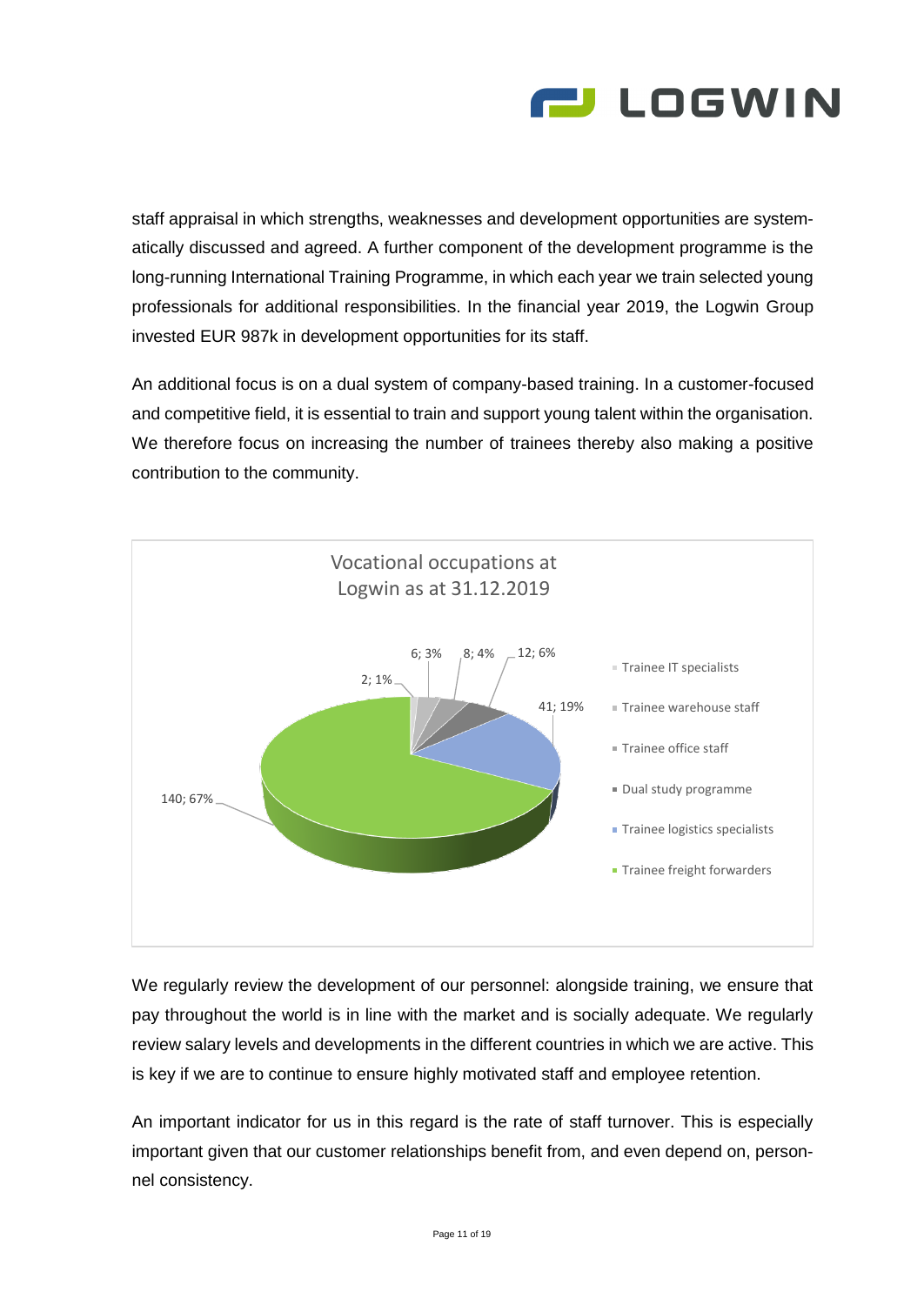

Alongside the extensive training and development opportunities mentioned above, Logwin also supports its staff in collective sporting endeavours. We have established many sporting initiatives worldwide that encourage social bonding while also benefiting the health of individuals. As part of the varied offer of sporting activities, staff members at Logwin have this year taken part in the Wings for Life World Run in various locations thereby supporting spinal research.

# **SOCIAL ISSUES**

Social engagement is deeply embedded at Logwin. For many years, we have been supporting campaigns and aid projects around the world. These are part of the goal of being perceived throughout the world as a "good corporate citizen" by our staff, customers, local business partners and the public. We ensure that many Logwin employees take responsibility for this ranging from trainees and employee representatives and through to staff, branch managers and the directors of our companies. We contribute materials and money, and also provide support through our staff at charitable events.

In 2019, we decided to begin a new approach to charities that more strongly involves staff in the choice of activities and organisations to support. Within a newly formulated charity concept, Logwin now provides support via two budgets: first, to support staff members in voluntary activities, and second by helping with international aid projects as before. Logwin had asked its staff around the world to submit suggestions. Keeping in close contact with our employees and valuing their engagement in the community is also of great importance to us.

#### **COMBATING CORRUPTION AND BRIBERY**

Compliance management has become an essential part of our daily work to which Logwin is clearly committed with its zero-tolerance policy.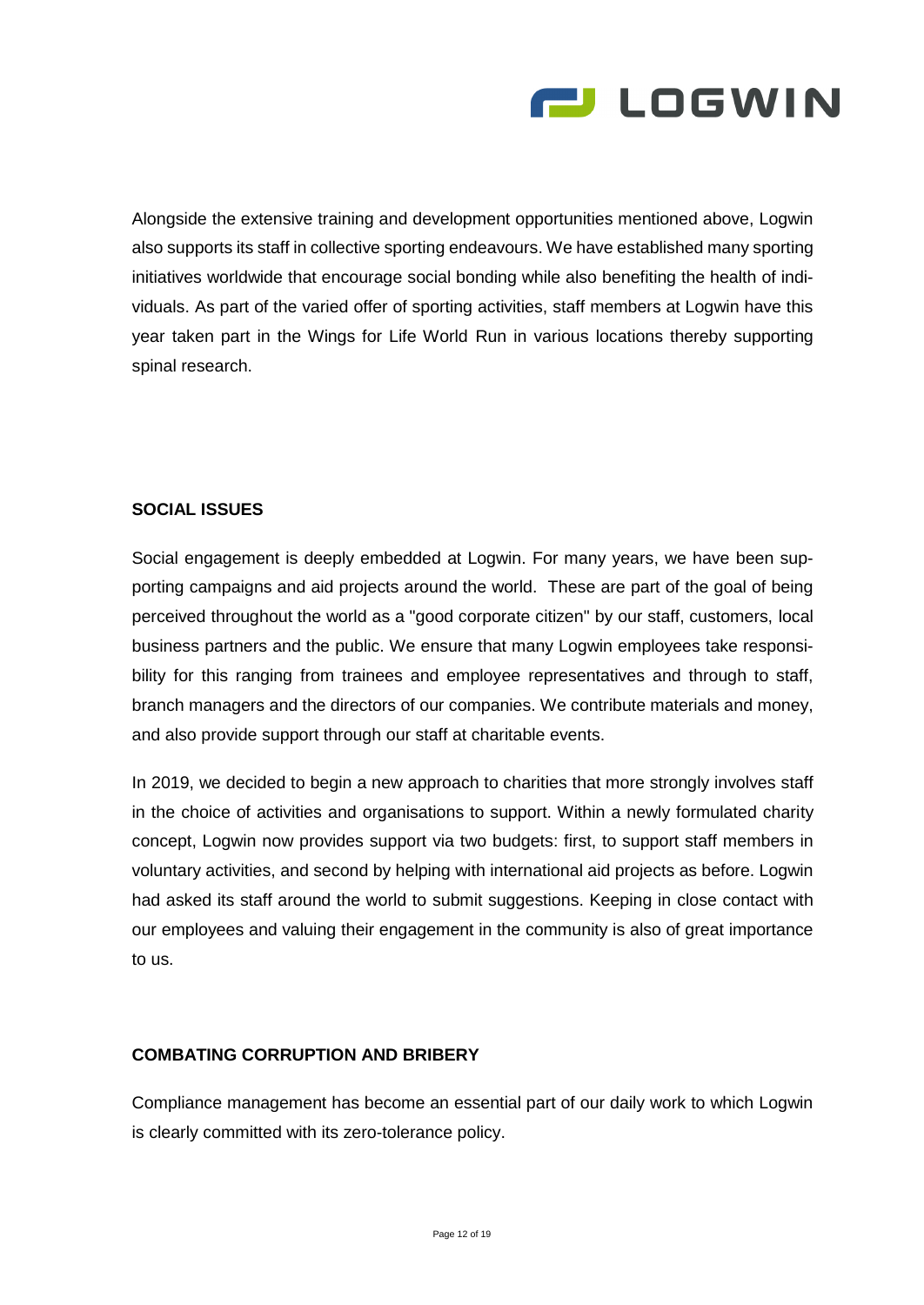

Adhering to legal requirements and internal regulations relating to behaving lawfully and with integrity also serves to reduce risk in:

- The reputation of Logwin and its staff
- The emergence of negative financial consequences for the company, for example, through theft, fraud, embezzlement or breach of trust
- The payment of fines and damages by the Logwin Group, subsidiaries, agents and staff through to their personal liability

To develop a structured compliance programme and in the spirit of prevention, a Compliance Risk Assessment was carried out in the previous year. This represents the foundations of an appropriate and effective compliance programme and thereby enables compliance risks at Logwin AG to be managed. The current reporting year has seen the beginning of the analysis of the Compliance Risk Assessment and implementation of measures that the results indicated were required.

We act decisively against any attempts at corruption or bribery, as well as against violations of competition rules. Such violations could significantly impair the development of the company. For this reason, any indication, e.g. from a Group audit, of violations will be rigorously pursued. Proven violations will be sanctioned in particular through labour laws. We at Logwin consistently reject any customer or business relationships when these fail to adhere to the above principles.

In this regard, we at Logwin have established a prevention-based eLearning programme. The aim of the eLearning programme is to ensure a large proportion of staff and management can take part in the training and internalise the content. Already, more than 700 management personnel and staff members have completed the online training on compliance basics, which includes addressing and preventing compliance problems. The focus is on understanding the Logwin Code of Conduct and its application. Passing this online training course is obligatory for country and branch managers. In 2019, these training activities were supplemented with the introduction of an eLearning training module on combating corruption. It gives explanations on everything that is to be understood as corruption, which legal bases could be relevant, and what the consequences of improper conduct are. Since its introduction, around 100 employees have already completed the module.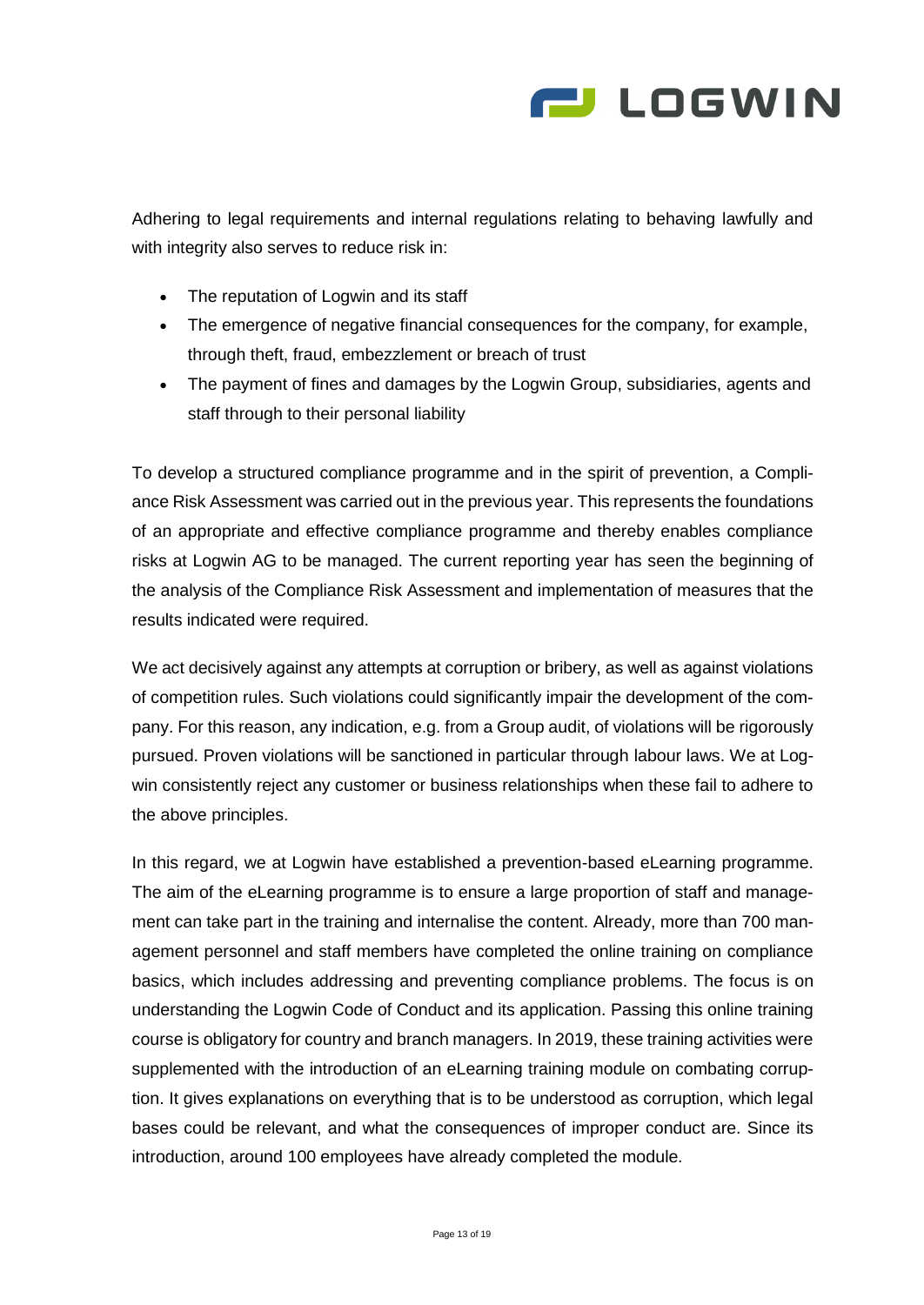

Centralising the accounting system and the associated increase in payments transparency is a further measure to counter corruption. In this regard, throughout the previous years Logwin has implemented preventative measures against unauthorised payments, reducing as much as possible the amount of cash business and cash offices and the use and acceptance of cheques – as payment types liable to be fraudulent - and systematically implementing dual control payment processes.

#### **ANTI-TERRORISM AND EMBARGOES**

As a logistics company with worldwide operations, we are strictly obliged to follow special regulations and guidelines in foreign trade. This includes above all embargoes and trade sanctions, as well as measures designed to combat the financing of international terrorism. For Logwin, an existential basis for participating in global business is the proper performance of customer contracts while taking into account international sanction regimes and complying with legal requirements.

#### Guidelines for export controls

Already in 2018, all Logwin companies were forbidden from transports to critical countries and from performing activities related to potentially relevant people and organisations. Within the scope of the existing risk management system, compliance monitoring and checks for customs and sanction laws have been significantly expanded.

On 1 June 2019, a company-wide regulation on export controls came into effect, which obliges all subsidiaries and employees of the Logwin Group to comply with all country-, goods-, and person-related restrictions, as well as financial sanctions. Upholding the regulations, alongside the range of existing internal controls, is ensured by an extensive implementation of IT compliance tools which compare all transactions with business partners to an updated sanctions list.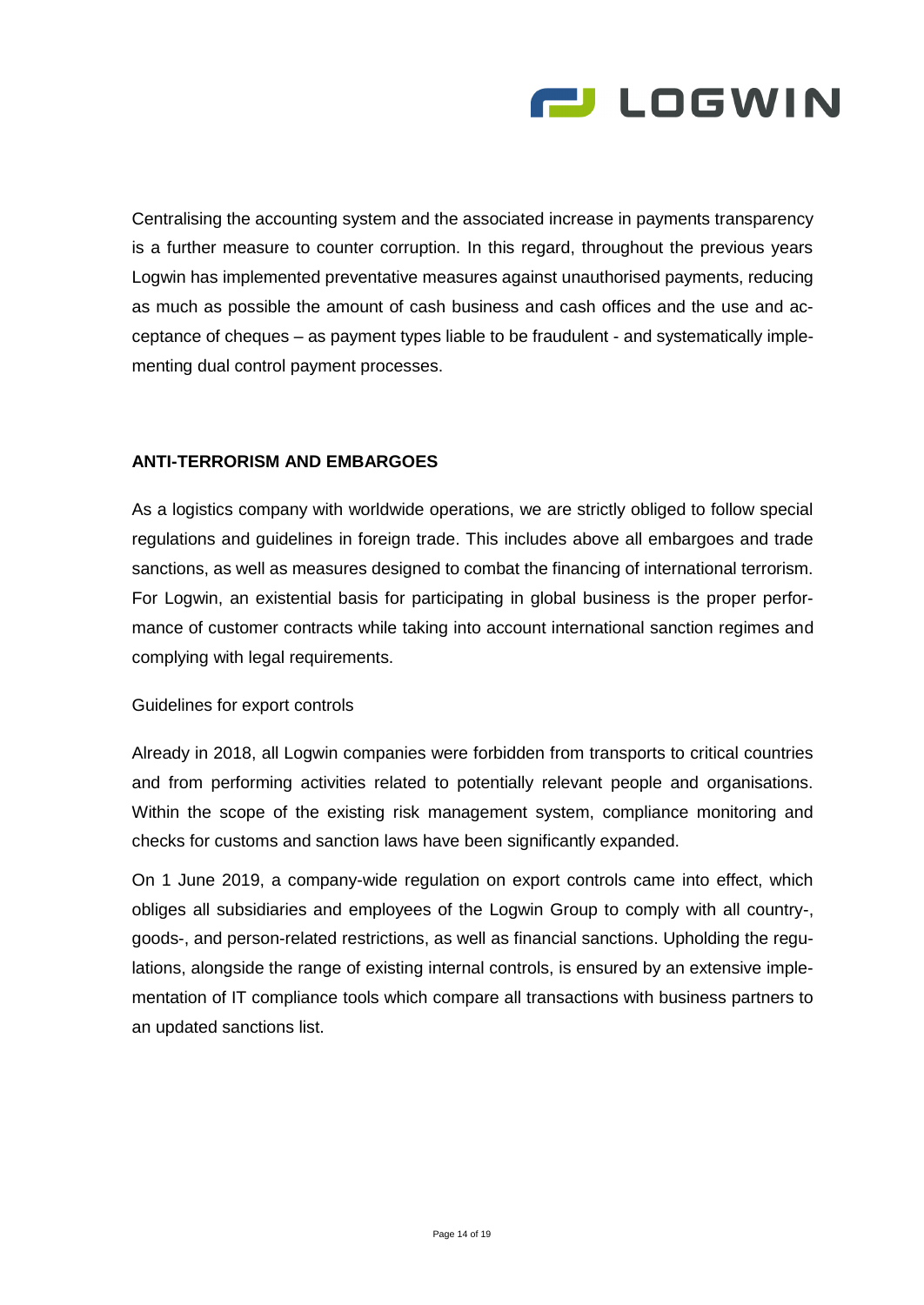

#### Embargo

Embargoes are restrictions on foreign trade that are applied for reasons of foreign policy or safety. They limit or forbid business and transactions in foreign trade concerning a particular country, a particular person or group of people. It is imperative that embargoes are upheld.

All employees are obliged in the strictest possible terms to adhere to operational processes. A technical solution has been implemented in the form of an Anti-Terror and Embargo Check, an automatic step in our processes to systematically prevent possible compliance failures.

#### Checking anti-terror lists

Checking deliveries and services against anti-terror lists is carried out by the system. Logwin branches therefore need to ensure that all relevant deliveries and services are correctly recorded so these checks can be performed automatically.

If the system discovers a match, the branch will be notified immediately. The relevant delivery or service is then no longer possible, the delivery is stopped and the branch needs to follow further instructions from the prescribed decision-making body.

#### **HUMAN RIGHTS**

In Logwin's globally applicable Code of Conduct, there are binding statements on all staff needing to respect and uphold human rights at all times. Logwin considers it is making an important contribution to human rights compliance in all countries in which we have branches by creating dignified working environments. According to our understanding, this also means, alongside clean and safe work spaces, the prevention of child labour as well as forced labour. Furthermore, paying employee salaries according to the respective national laws, creating and maintaining working conditions that do not endanger health, and respectfully interacting with each other, free from discrimination, are for us vital components of our company and working culture. We are guided in this regard by the UN Global Compact Initiative.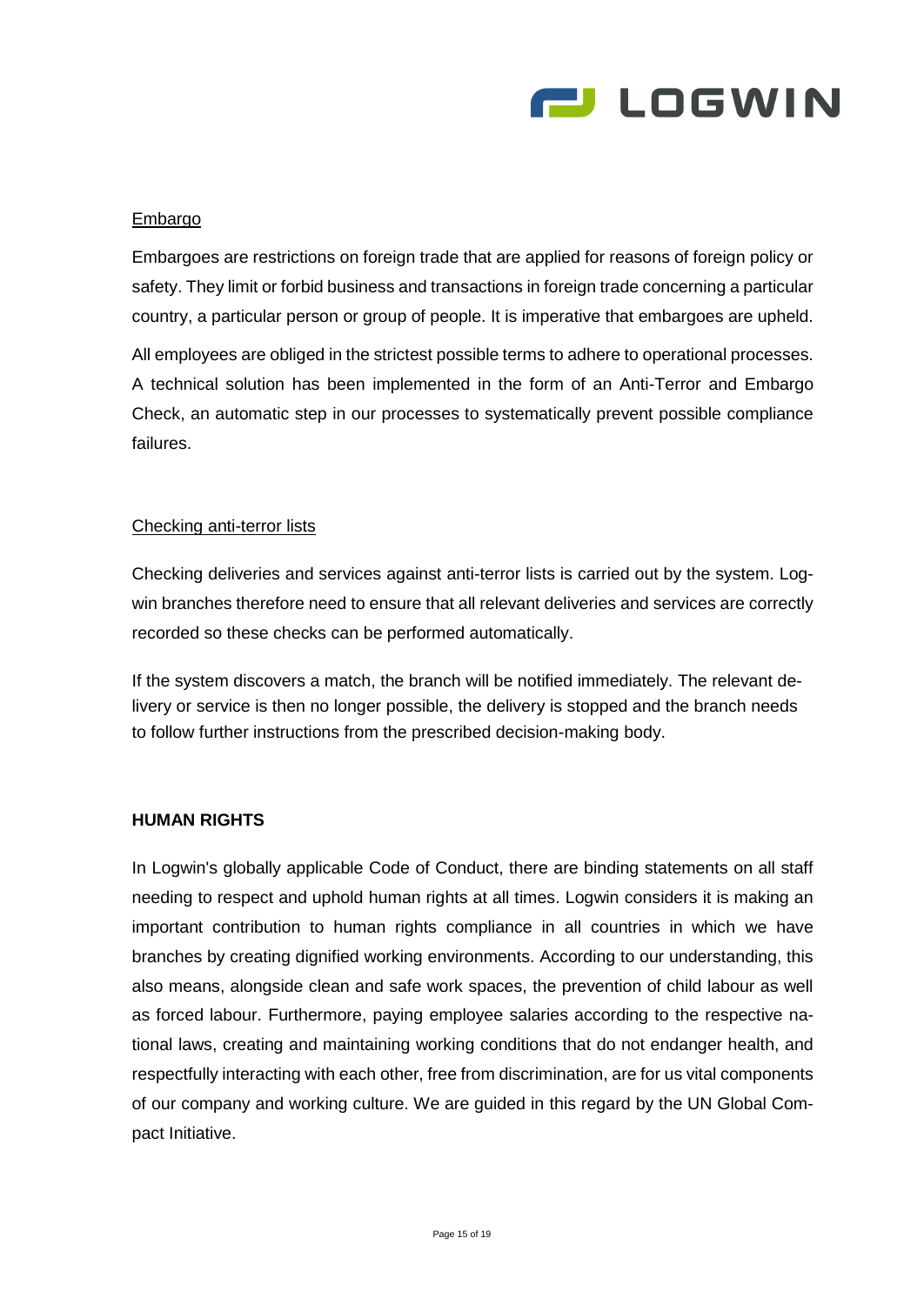

Moreover, it is important to us that service providers contracted by Logwin comply with the basics and compliance regulations laid down in the Code of Conduct. Our management staff training clearly states that we deplore human rights violations and will not tolerate them in any form.

Based on our company values and working contracts, we want to guarantee a working environment for our employees that is free from discrimination, both at the time of appointment and throughout the duration of the contract.

We place value on staff having the right to freedom of association and to conduct pay negotiations according to the applicable national laws in the respective country. A further essential part of these rights concerns cooperation with the respective employee representatives. We are involved in regular meetings with employee representatives and work together on strategies and agreements for the further development of working conditions at Logwin.

Within our Compliance Organisation, every employee has the opportunity to contact the Chief Compliance Officer confidentially in the event of violations. In the current reporting year, no complaint concerning the violation of a human right was submitted to the Chief Compliance Officer.

# **ENVIRONMENTAL ISSUES**

Alongside responsibilities to staff and customers, preserving the natural environment is also important to us. Adhering to current national laws, authority requirements and specific environmental needs is a basic prerequisite of business.

As a logistics company operating internationally, we act differently according to the ways in which we can influence the markets in which we are active. In the segment Air + Ocean, we have only very minimal influence on the environmental behaviour of the suppliers we engage. Here we follow the efforts of service providers concerning the use of modes of transport and transportation routes that save resources, since this is increasingly also valued by our customers.

In the segment Solutions, however, we have significant opportunities to exert influence, in particular in the warehousing locations run by us, and we take advantage of such opportunities accordingly. This concerns primarily the equipment and materials used to deliver our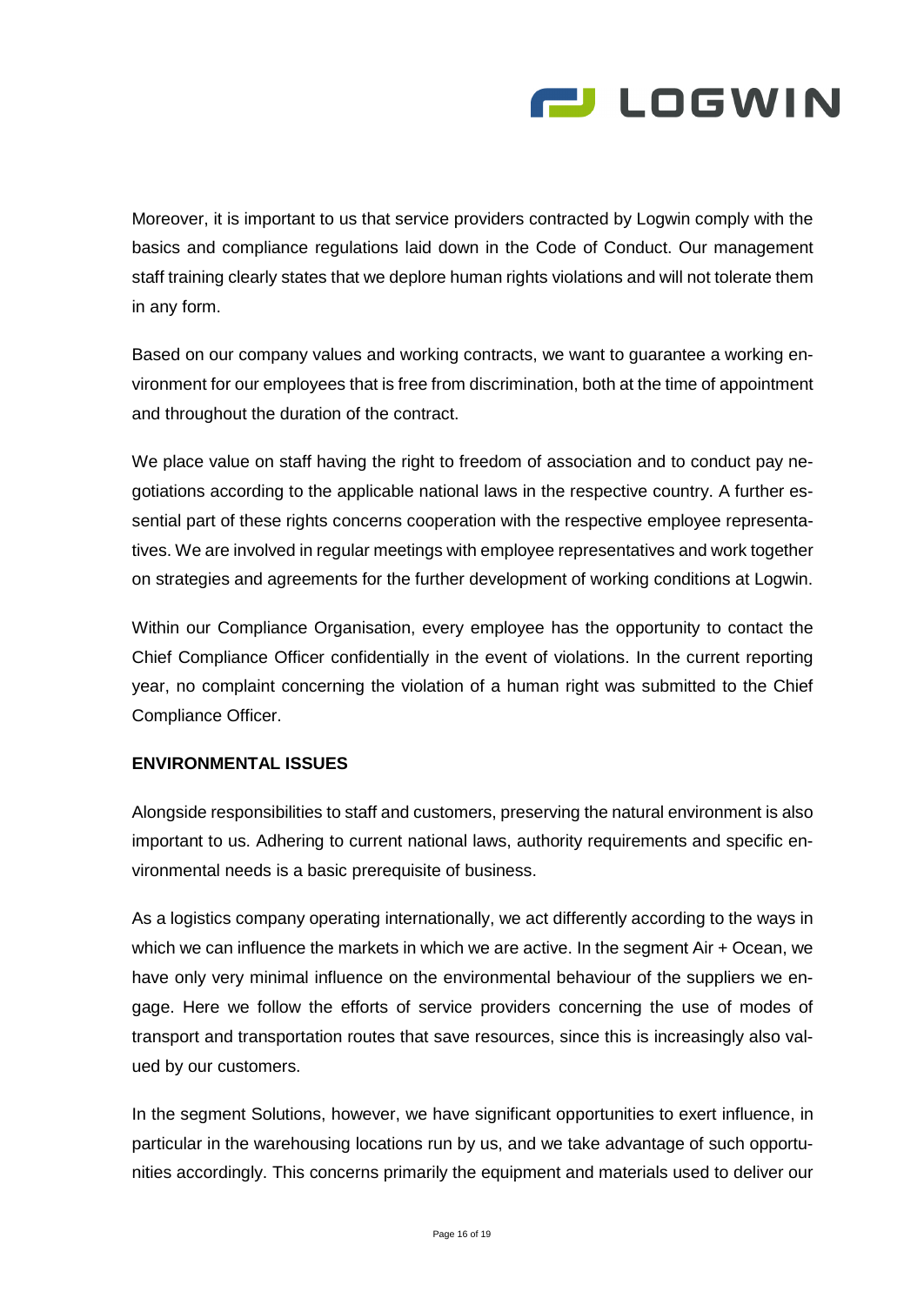

services. At sites where, for instance, we handle or store dangerous goods for our customers, there are, in addition to the applicable laws, obligations from government agencies that we see as the minimal fulfilment of our commitment.

In 2019, we caused no environmental incident, and expect not to cause any in the future either.

Continual monitoring and systematic testing through monitoring bodies and, in particular, quality management personnel from the Logwin Group promptly detect and eliminate potential environmental hazards. Regular training of staff members on the issue of handling dangerous goods is a permanent fixture in the annual plans of the respective sites. We are certified in the areas and sites affected, and the validity of the certification is regularly checked, also as part of the internal auditing process.

In Germany, Logwin uses an integrated legal and workplace safety management system for tracking currently valid legal requirements. Numerous legal obligations are recorded within this system. This also includes relevant environmental regulations. Legal requirements are converted into specific tasks and then assigned.

Site-specific assessments are random sample tests as internal audits, as stipulated by ISO standards. The assessments are conducted once a year at a minimum, but they can also take place without prior notice.

Inconsistencies discovered during the various audits, as well as improvement measures, are recorded, processed and tracked as part of a continual improvement process in the legal and workplace safety management system. The assessment is conducted using annually updated, standardised checklists, which are regularly modified to take into account changing conditions, legal requirements and regulations.

In addition to measuring resource usage, we also define energy saving measures for may locations, whether for the construction of new logistics centres or for the lighting design in office and sales spaces. For example, in 2019 we continued the systematic changeover, begun in 2018, to switch to energy-efficient LED lighting for sites in the Solutions segment.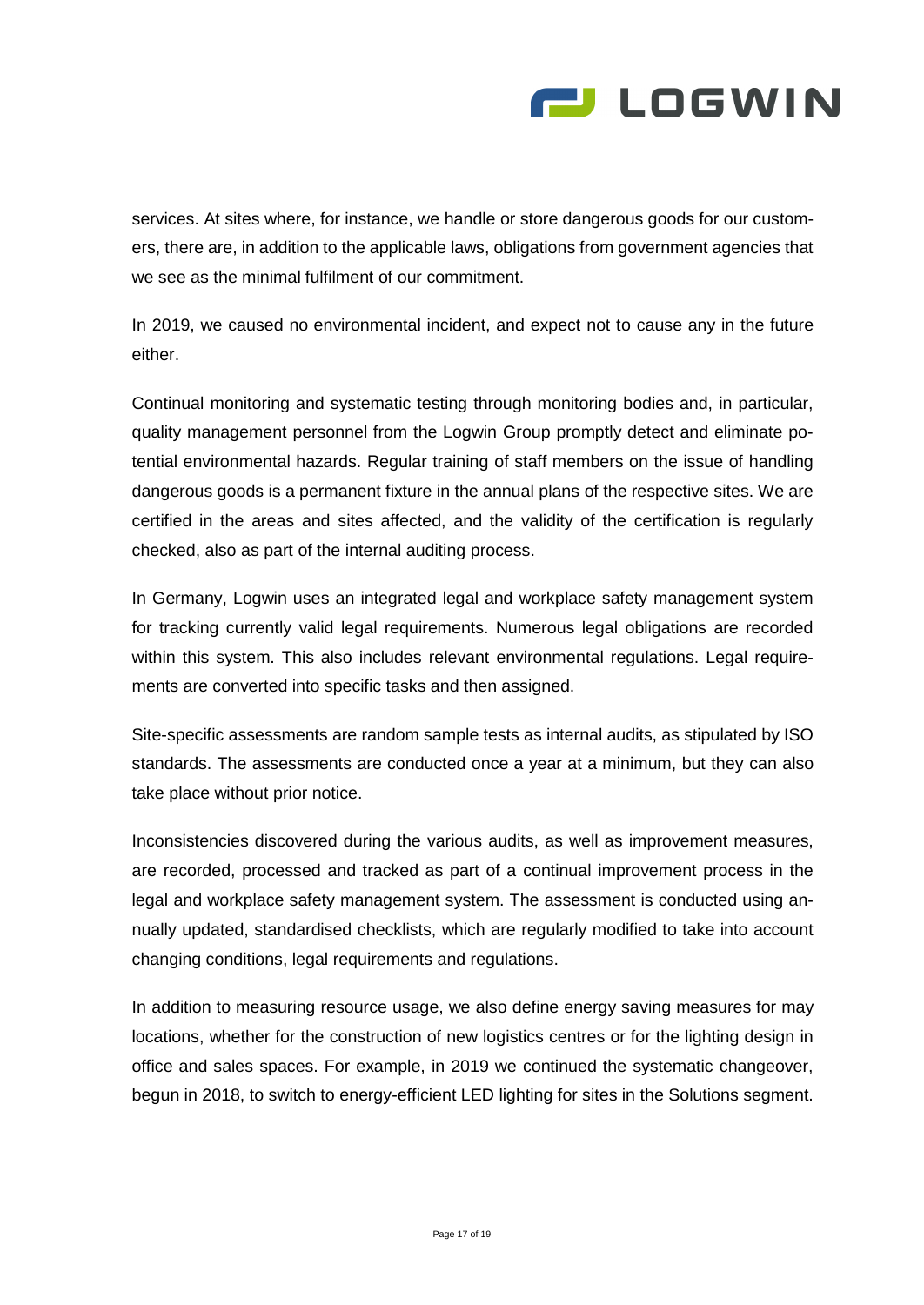

As a company with many engaged and environmentally conscious staff members, we focus on the opportunities presented in the course of our daily decision-making. We track developments in effective low-emissions engine technologies, primarily in the domain of goods vehicles.

Since 2019, Logwin Austria has been an innovation partner with a commercial vehicles supplier testing transporters re-fitted with electric power for Wiener City Logistik. The expansion of electric charging points at Logwin sites is being consistently driven forward and, through the connection of Logwin's own photovoltaic cells, is being broadened to become an ecological fleet management concept. In addition, we have long been procuring gas and electric-powered vehicles and have largely avoided diesel vehicles.

In Germany and Austria, our commitment has already been recognised with DIN EN ISO 14001 certification. We are also certified in several other countries (such as Australia, Korea and Vietnam). For us, this is acknowledgement of our efforts and clearly shows that we are aware of our responsibility. We will also be making efforts in future to retain this seal of quality.

At ISO certified sites, we monitor the efficacy of our environmental programmes based on mandatory environmental records. These give us an overview based on the use of resources per site. For the Logwin Group as a whole, this data is currently not yet available.

#### **RISK MANAGEMENT**

Our activities are not free of risk for people, the environment or property. Providing logistics services in transport, handling and storage has many risks. In our risk management system, these risks are promptly identified and assessed and a report is created so that appropriate measures for the reduction or elimination of risk can be instantly decided.

The company-wide risk management system established by the Logwin Group forms an important part of the planning and internal monitoring system and is therefore a vital element in company management. Risk management is assured through rules and regulations that are valid company-wide and are summarised in risk management guidelines. So-called "risk owners" in the subsidiaries identify and evaluate the risks that emerge in their areas. These